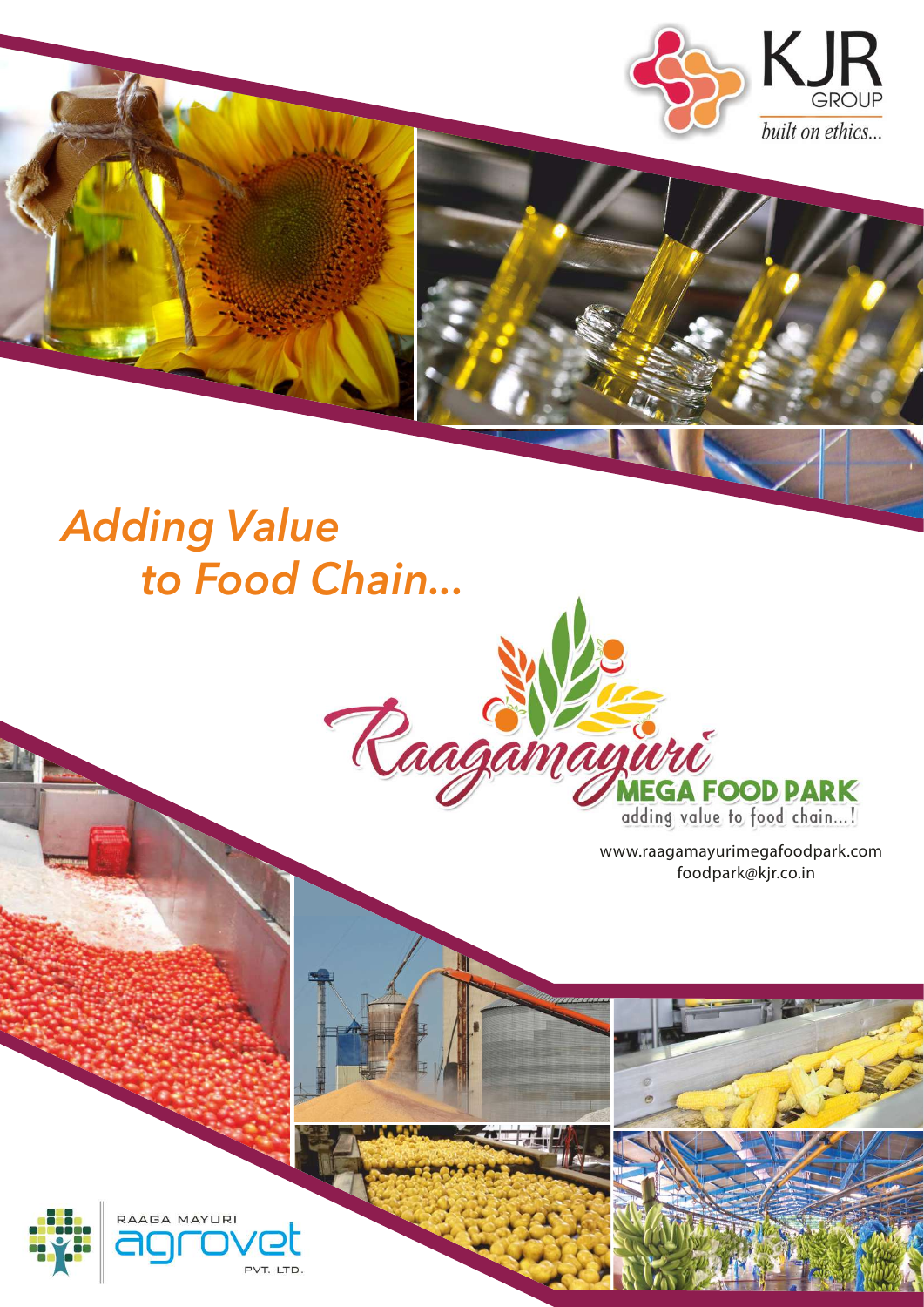

**Mr. K.J. REDDY KJR Group** Chairman and Managing Director

JR Group started in 2002 as a real estate company in Kurnool; Andhra Pradesh has grown<br>in to one of the pioneers in providing industrial infrastructure in both the states of<br>Telangan and Andhra Pradesh in the last two year

Under the visionary leadership of Mr. KJ Reddy, a first generation entrepreneur the group has started the first Private Electronic Park in the country in Anantapur district of Andhra Pradesh and now a Mega Food Park in the district of Mahaboobnagar in Telangana State.

Telangana State the newest state in India with its friendly industrial approach offers immense opportunities to entrepreneurs to set up industry in the state. Mahaboobnagar with its vast horticulture produce coupled with the agricultural and horticultural produce in the neighbouring districts of Andhra Pradesh and Karnataka offers unmatched availability of raw material to Food Processing Companies.

## What we want to achieve ?

Being a part of well diversified KJR Group, RaagaMayuri Agrovet Pvt Ltd., is the result of professional commitment to set of food processing and supply chain infrastructure.

The company envisages in setting up a **Mega Food Park** for supporting the industry in processing, value addition, Post-harvest facilities, and technical assistance to farmers and entrepreneurs.

The expected outcomes would be :

- Significant direct & indirect employment generation
- Better and improved marketing facilities farm products
- **•** Creation of high quality food processing infrastructure
- Capacity building of the producers & processors
- **Creation of an efficient supply chain**
- Reduction of wastage

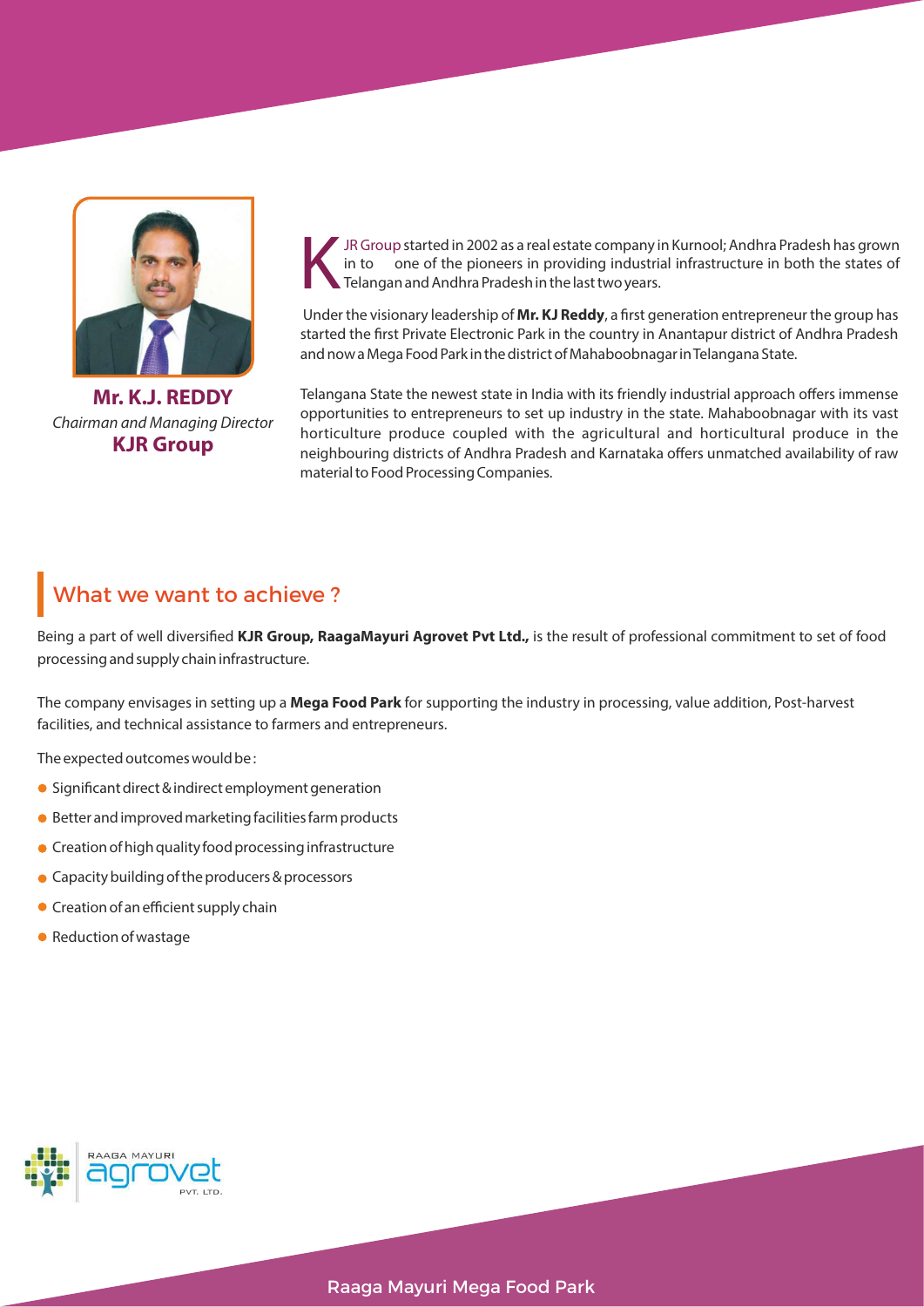## Government Key Incentives for Food Processing Industry

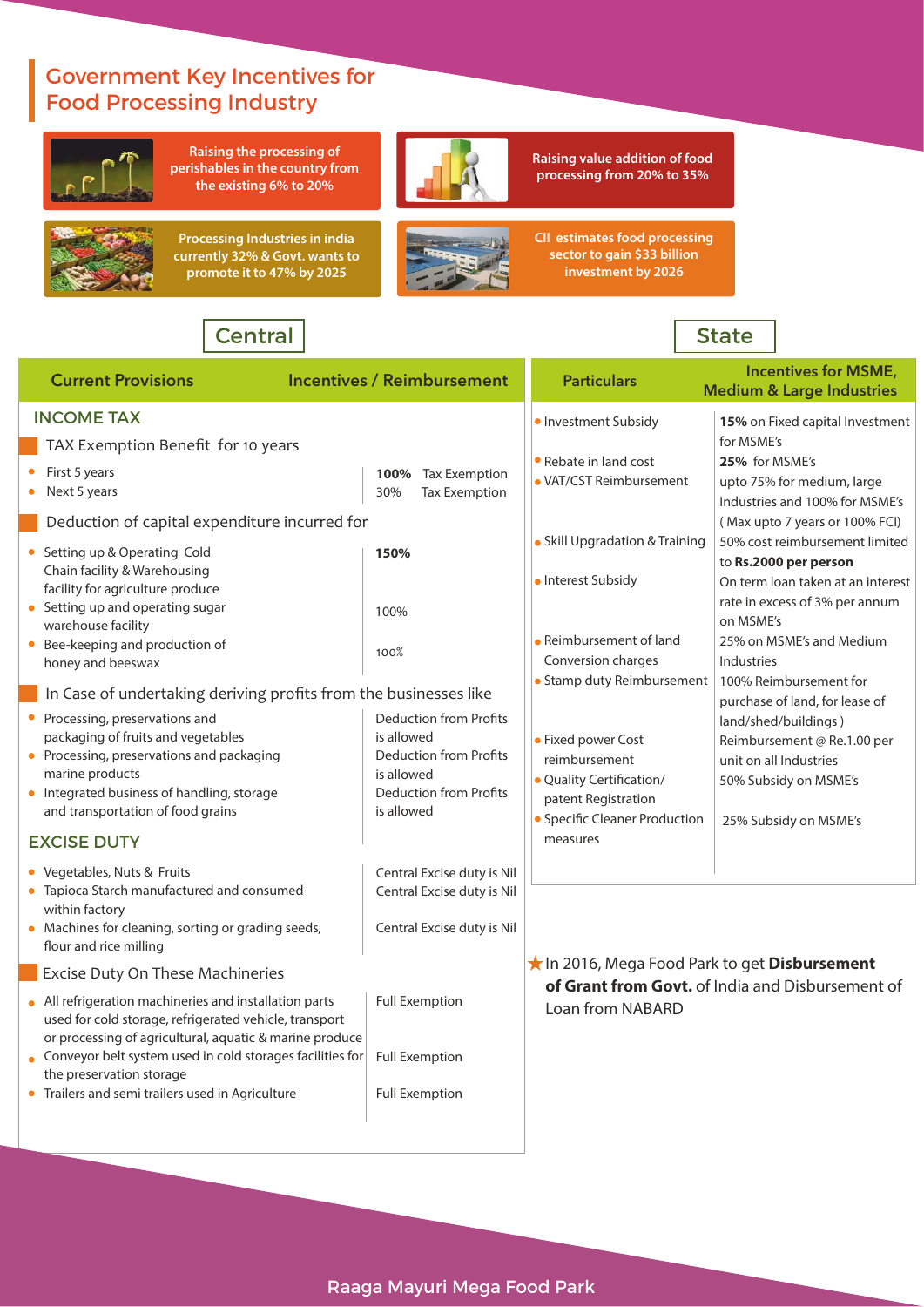## Central and Telangana Industrial Policies

With a promise to give quick, time-bound and transparent permissions to project proposals, the Telangana Government released its new industrial policy.

| <b>State</b>                                                                                                                                                                                                                                                                                                                                                                                                                                                                                                                                                                                                                                                                                                                                                                                                     | <b>State</b>                                                                                                                                                                                                                                                                                                                                                                                                                                                                                                                                                                                                                                                                                                                                                                                                                                                                                                                                                                                                                                                  |  |
|------------------------------------------------------------------------------------------------------------------------------------------------------------------------------------------------------------------------------------------------------------------------------------------------------------------------------------------------------------------------------------------------------------------------------------------------------------------------------------------------------------------------------------------------------------------------------------------------------------------------------------------------------------------------------------------------------------------------------------------------------------------------------------------------------------------|---------------------------------------------------------------------------------------------------------------------------------------------------------------------------------------------------------------------------------------------------------------------------------------------------------------------------------------------------------------------------------------------------------------------------------------------------------------------------------------------------------------------------------------------------------------------------------------------------------------------------------------------------------------------------------------------------------------------------------------------------------------------------------------------------------------------------------------------------------------------------------------------------------------------------------------------------------------------------------------------------------------------------------------------------------------|--|
| <b>Features of the Policy</b>                                                                                                                                                                                                                                                                                                                                                                                                                                                                                                                                                                                                                                                                                                                                                                                    | <b>Industrial Policy Framework</b>                                                                                                                                                                                                                                                                                                                                                                                                                                                                                                                                                                                                                                                                                                                                                                                                                                                                                                                                                                                                                            |  |
| • Online system for filling and issue of clearances<br>Common Application Form that captures requirements from different<br>government departments<br>• Self certification<br>• Deemed approvals, if permissions not given in prescribed time slots<br>• Right to clearances<br>• Penal actions against officials if failed to give permissions in time<br>• 10% water reserved for industries from all irrigation sources<br>• A land bank with 1.50 lakhs created for allotment to industries                                                                                                                                                                                                                                                                                                                  | • Zero graft, zero tolerance to corruption<br>• Peaceful, secure and progressive business regulatory environment<br>• Industrialization shall inclusive and facilitate social equality<br>• Attractive incentives to Small and Micro industries<br>• Ancillary and vendor development linked to major industry<br>• Special package for SC/ST/Women/PH<br>• Marketing assistance to MSME sector<br>• Program for traditional art and handicrafts<br>• Plug and play infrastructure in industrial park development<br>· Industry<br>• Local body status for industrial parks<br>• Rationalization of taxes to encourage local industry<br>• Industrial corridors and district industry parks to encourage growth<br>of industry across the state                                                                                                                                                                                                                                                                                                               |  |
| <b>State</b>                                                                                                                                                                                                                                                                                                                                                                                                                                                                                                                                                                                                                                                                                                                                                                                                     | <b>Central</b>                                                                                                                                                                                                                                                                                                                                                                                                                                                                                                                                                                                                                                                                                                                                                                                                                                                                                                                                                                                                                                                |  |
| <b>TS-iPASS- Beyond Single Window</b>                                                                                                                                                                                                                                                                                                                                                                                                                                                                                                                                                                                                                                                                                                                                                                            |                                                                                                                                                                                                                                                                                                                                                                                                                                                                                                                                                                                                                                                                                                                                                                                                                                                                                                                                                                                                                                                               |  |
| • First time in the world that a right to timely clearances is provided<br>• First time in India self-certification is being accepted<br>• First time, the time limits for clearances specified in the Act itself<br>rather than in rules<br>. It's the first in the country with 15 days clearances for mega projects<br>• Penal provision if departments delay clearances<br>• A single Common Application Form prescribed<br>• Like the Singapore Economic Development Board (EDB),<br>Applicant need not go to different departments as this will be done<br>by the Nodal Officer<br>· Grievance Redressal mechanism will be created.<br>• Applicant also liable for action if self-certification is false<br>• Graft free and zero tolerance to corruption<br>• Minimum Inspection and maximum facilitation | Project Imports' benefits to the following projects:<br>. Projects for the installation of mechanized food grain handling systems<br>and pallet racking systems in 'mandis' and warehouses for food grains<br>and sugar<br>· Cold storage, cold room (including for farm level pre-cooling) or<br>industrial projects for preservation, storage or processing of agricultural,<br>apiary, horticultural, aquatic & marine produce and meat<br><b>Effect:</b> All goods related to Food Processing imported as part of the<br>project imports, irrespective of their tariff classification, are entitled to<br>uniform assessment at concessional basic customs duty of 5%<br>Full exemption from customs duty to refrigeration units required for the<br>manufacture of refrigerated vans or trucks.<br>Concessional customs duty of 5% to specified agricultural machinery not<br>manufactured in India<br>100% Foreign Direct Investment (FDI) will be allowed in the sector for the<br>companies for marketing and manufacturing of food products in India |  |

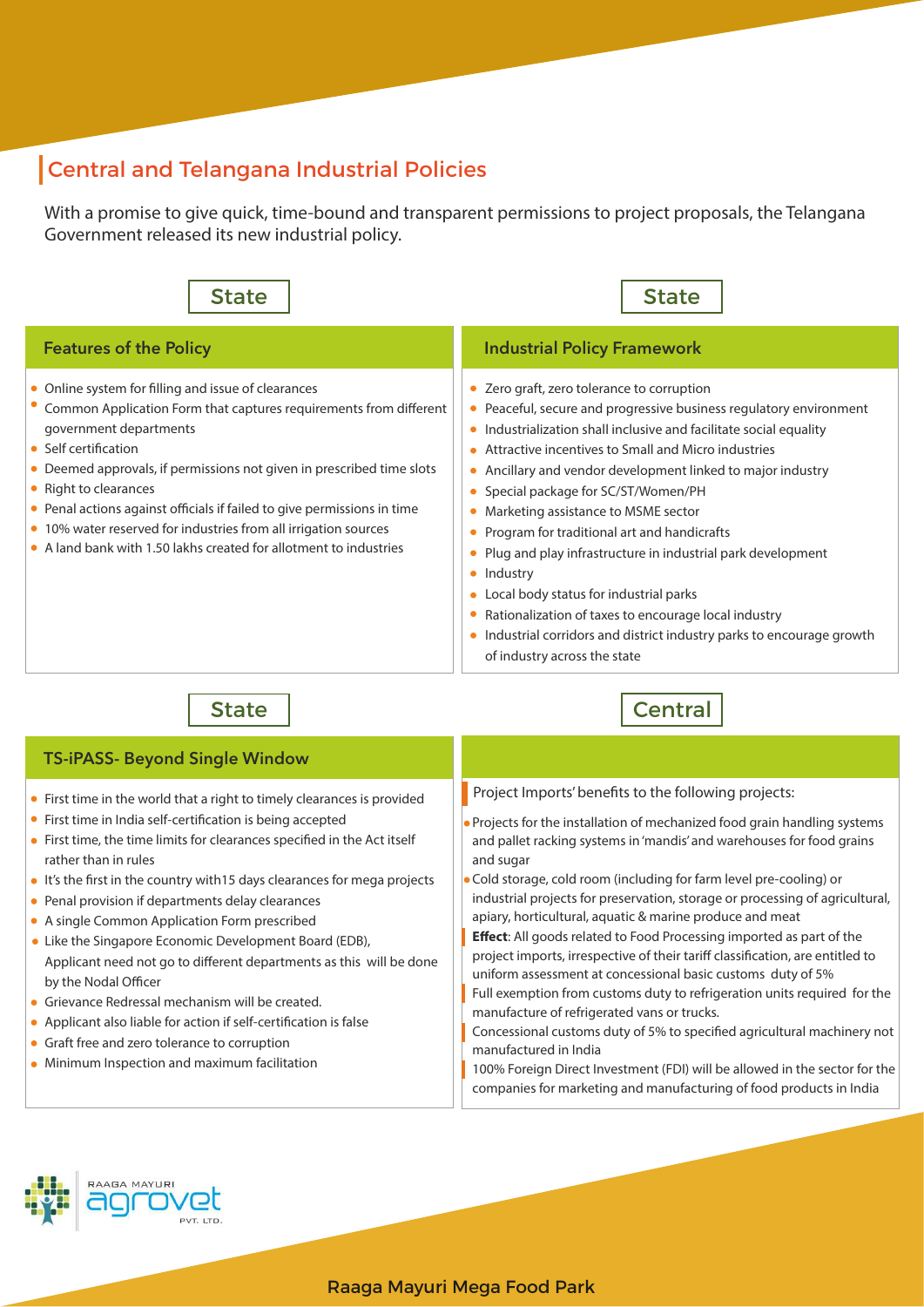## Objectives Of the Mega Food Parks Scheme in India



**Offering Excellent Infrastructure Facilities for Food Processing Industries**



**Offering Centralized Processing Center at Puttandoddi Village**



**Create a Value Chain from FARM to MARKET**



**Offering Primary Processing Centers in Mahaboobnagar and Ranga Reddy and Collection Centers in Mandals**

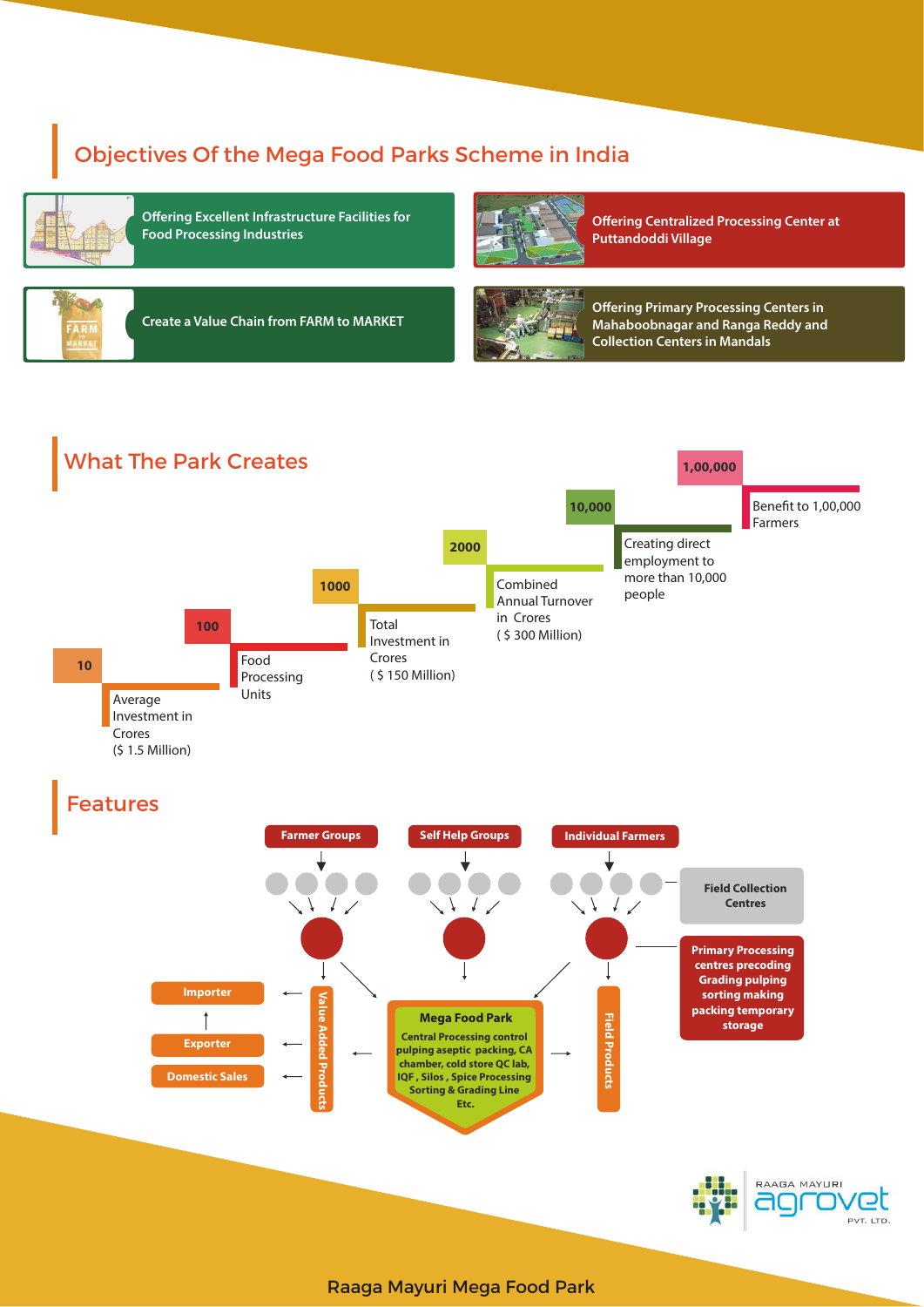## Facilities



#### Details of Project:

- Land Area: 124.6 acres
- $\bullet$ Project Cost: Rs. 124 crores
- Proposed Industrial Leasable Plots 61.42 acres / 52 plots
- Potential MSME units (Plug and play Facility) 2.16 Acres/30 plots/

## **Enabling infrastructure Testing Lab Enabling infrastructure Testing Lab Enabling infrastructure**

- Compound wall
- $\bullet$ Road Network
- $\bullet$ Storm Water Drainage System
- Water Supply System
- **Sewerage and Sewerage System**
- Effluent Treatment Plant
- **.** Integrated Solid Waste Management
- **Power Transmission and Distribution**
- Street Lighting System
- Telecommunications and IT system
- Weighbridges

#### Core Facilities of the Food Park

- Cold Storage
- $\bullet$ Dry Warehouse/ Silos
- $\bullet$ IQF
- Multi Grain Sorting/ Grading Line
- $\bullet$ Ripening Chamber
- $\bullet$ Spice Processing
- Aseptic Pulping and Concentration Line  $\bullet$
- Material Handling Equipment- Stackers, Forklifts, Crates and Bins
- 

#### Non-core infrastructure

- Parking Area
- Administrative block
- Fire Station
- Bank Counter
- Laboratory
- Incubation Center
- Training Room
- Executive Guest House
- Worker Dormitory

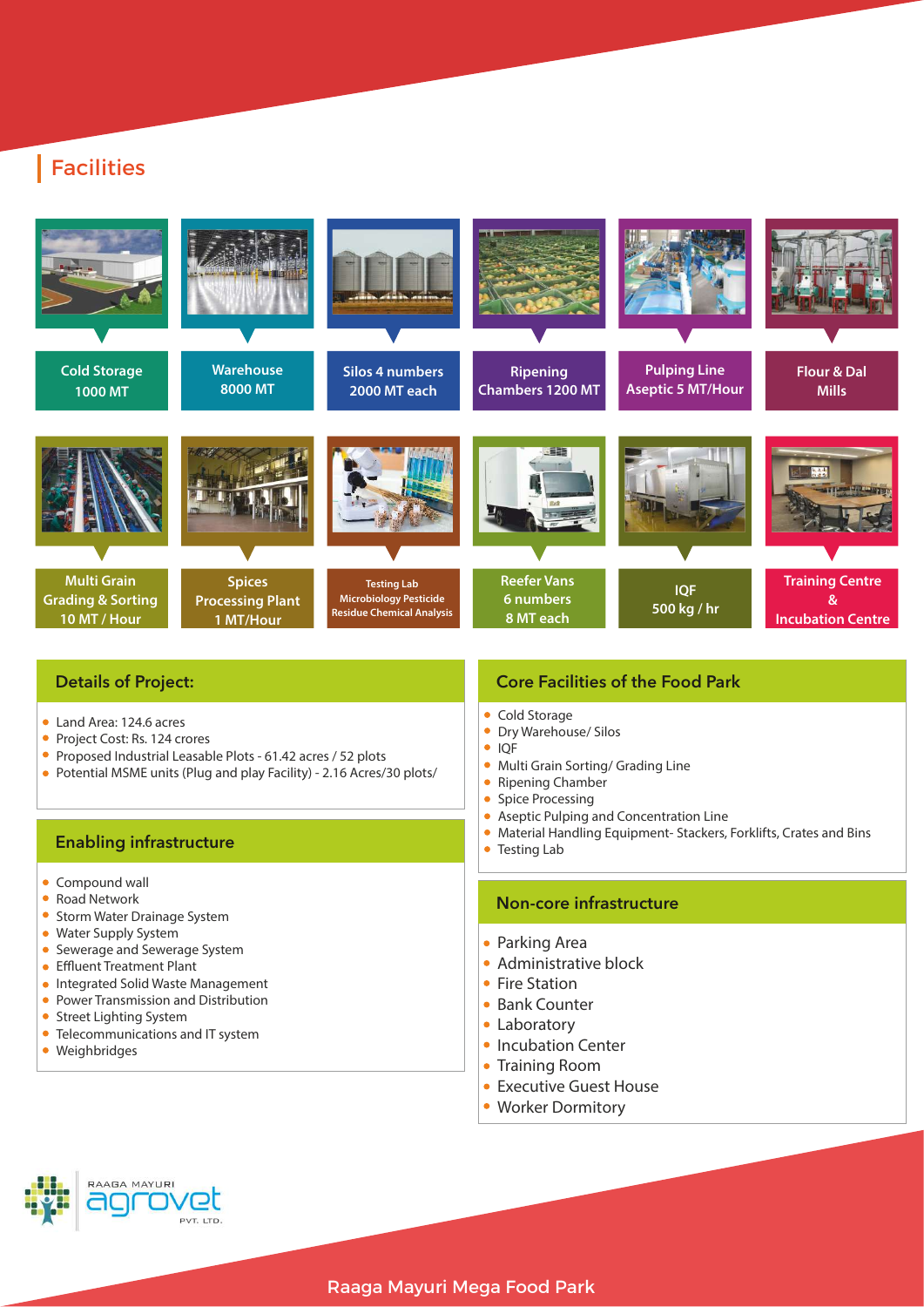

Raaga Mayuri Food Park

| <b>LAND USE</b>        | <b>AREA Sq.M</b> | <b>AREA IN ACRE</b> | % OF AREA |
|------------------------|------------------|---------------------|-----------|
| <b>Industrial</b>      | 248570.26        | 61.42               | 51.39%    |
| <b>MSME Sheds</b>      | 8753.62          | 2.16                | 1.81%     |
| <b>Core Facilities</b> | 37191.16         | 9.19                | 7.69%     |
| <b>Utilities</b>       | 23773.46         | 5.87                | 4.92%     |
| Admin                  | 27849.28         | 6.88                | 5.76%     |
| <b>Green Belt</b>      | 49212.10         | 12.16               | 10.17%    |
| <b>Circulation</b>     | 88319.71         | 21.82               | 18.26%    |



Raaga Mayuri Mega Food Park